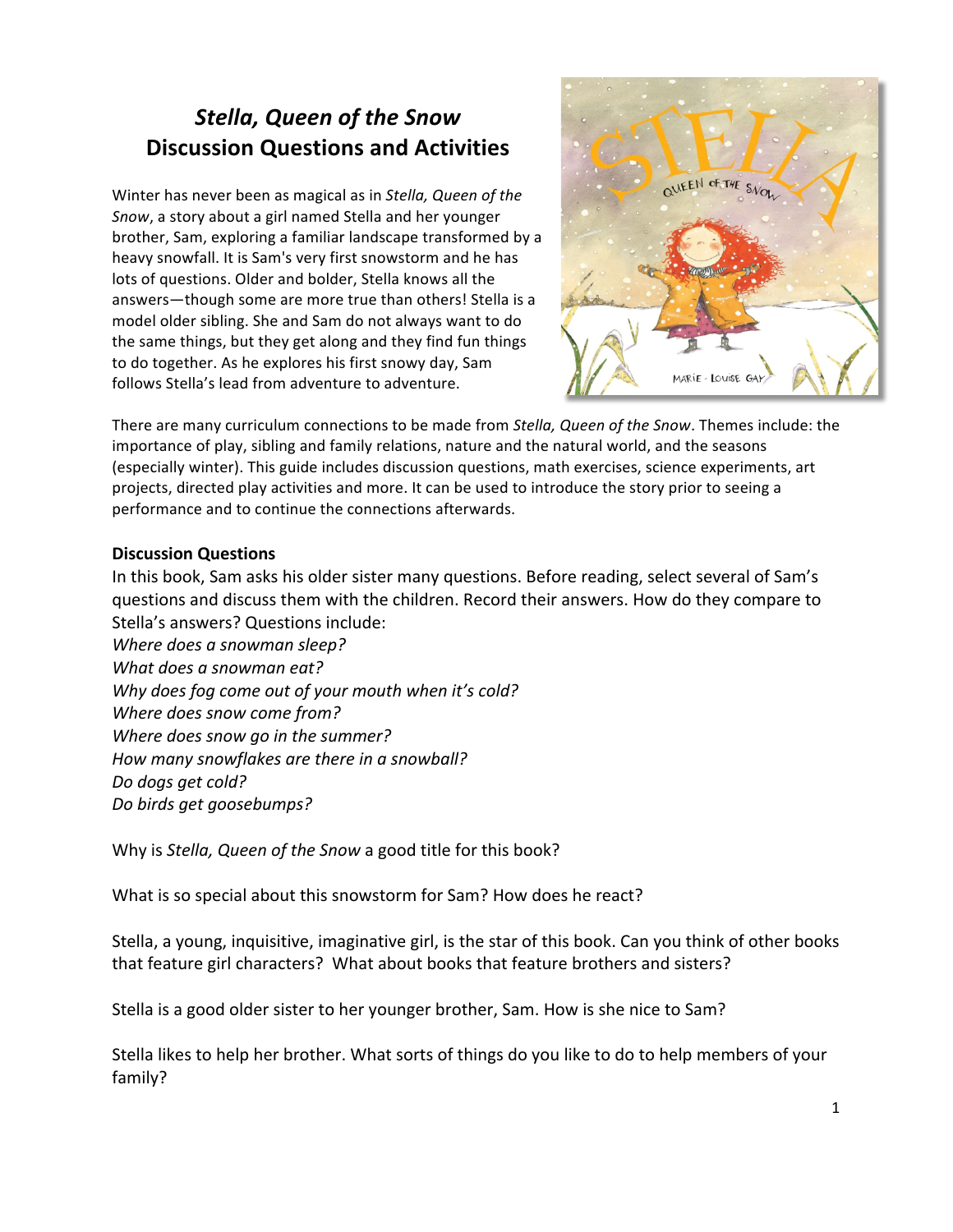#### What It's All About

To reinforce comprehension skills, ask children to identify the characters, setting and plot of this story. Help children retell this story and go over the sequence of events. Ask them how the book begins. What happens next? How does it end? What was their favorite part of the story?

### **Fun with Stella and Sam**

It is Sam's first snowstorm, and Stella wants to make sure her little brother has fun. She introduces Sam to many classic winter games—from skating to snowball fights. List all the things Stella shows Sam how to do. Which does he try, and which things does he not do with her? What reasons does he give? Have children experienced all of these activities? If so, how did they learn to do them? If not, which would they like to try? Are there any games they play which weren't mentioned that Sam might like?

### **Playing with Stella and Sam**

Have each child imagine that Stella and Sam live in their neighborhood and they all play together in the snowstorm. Working with an adult, have the child write or dictate a single sentence of how they played in the snow (e.g., "Stella and Sam climbed the snowy tree with Josh"). This could be a scene from the book or a new one. Then have the child illustrate the scene. When they are all done, compile the pages and read this new picture book aloud, showing the group each picture.

If time and resources are available, use one of the following methods to give the drawings a "snowy" look:

Color the scene with wax crayons, being sure to press hard and cover thoroughly. Then paint with white paint. The paint won't stick to the crayons. Sprinkle clear glitter on the drawing while the paint is still wet for a glistening, snowy effect.

 $Or. . .$ 

Working with an adult have children paint over their entire picture with a mixture of 450 ml (16 ounces) Epsom salts dissolved in 115 ml (4 ounces) of very hot water. As the picture dries, frosty crystals will appear.

#### **Why Does. . .?**

Stella has some very imaginative answers to Sam's questions. She tells him things like birds don't get cold because they wear snowboots and that polar bears eat snowflakes for breakfast. Have children come up with their own answers to those same questions. Have each child choose their favorite to illustrate. To embellish these drawings, use the techniques above to add a glittery, snowy feel.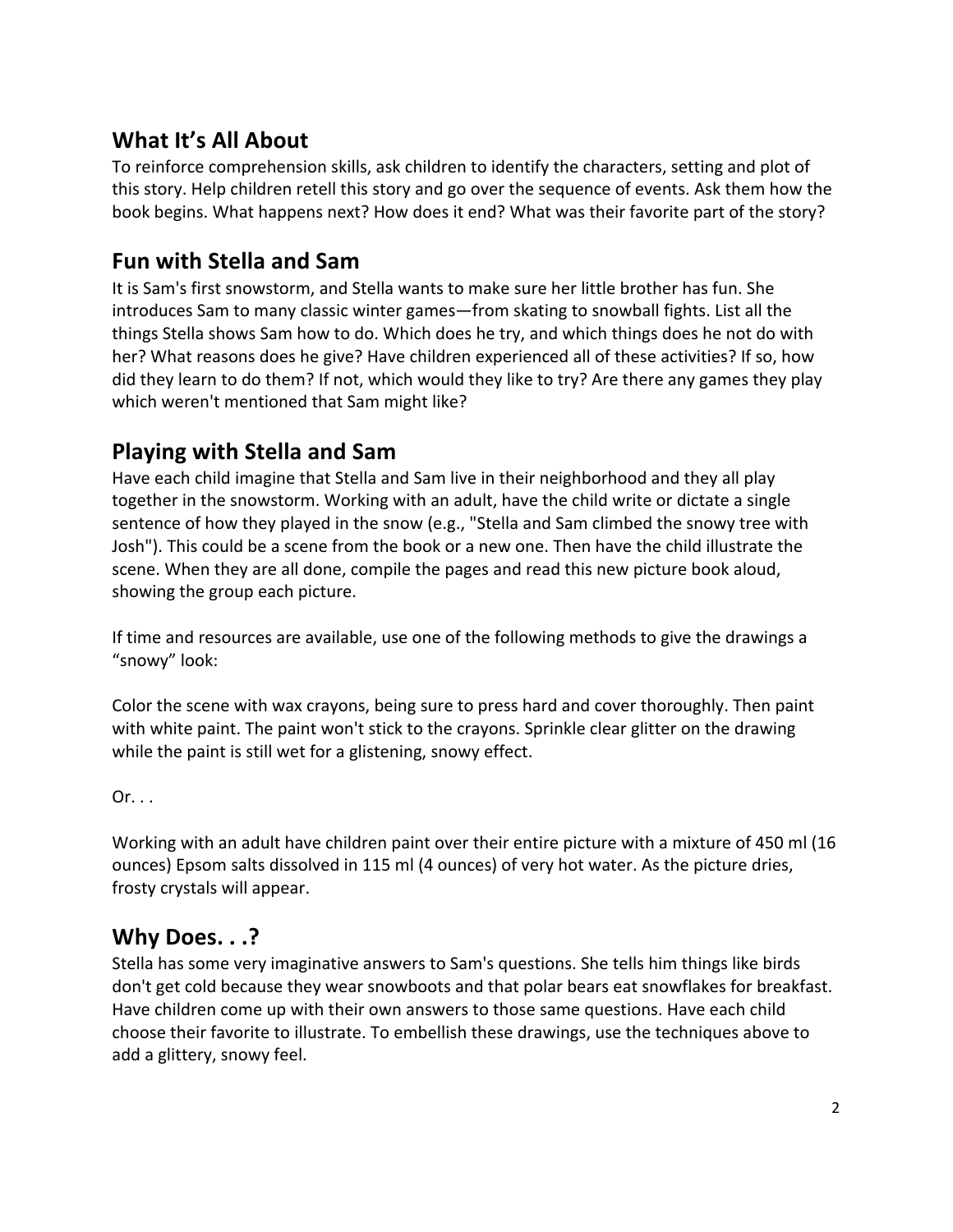### **Make a Snowman with Stella and Sam!**

Have children draw the outline of a snowman on a large sheet of paper and then glue cotton balls to the paper to make a snowman. Features can be drawn or painted on, or cut out from construction paper or other craft materials. Sam and Stella discuss what sorts of "snowy" things a snowman would eat when they make their snowman. Have children illustrate a snowy thing for their snowman to eat. Then have them explain what they drew to the group. Display the final artwork.

### **Word Fog Shapes**

"Hey!" said Sam. "Why is fog coming out of my mouth?" "When it's this cold," said Stella, "your words freeze. *Every word has a different fog shape. See?"*

Have children pick a wintery word and draw a "fog shape" to illustrate the word. Have children try to guess each other's words from their drawings.

#### **Read-along, Play-along**

Look through the book and have each child select a character or a prominent part of the scenery (the snowman, or a fort) and make a drawing of it. Attach the drawing to a craft stick. Read the story aloud and have students hold up their picture/puppet at the appropriate time.

#### **Snowy Winter Word Wall**

Create a snowy winter word wall  $-$  ask children to think of as many words as they can to describe winter and snow, and record them. Create word tracing worksheets for children to practice tracing these words or have children copy down words and then draw pictures to illustrate their words.

#### **"What is Winter?" Mini-Book**

Prepare mini-books for children to write and illustrate, titled "What is Winter?" On each page, print the sentence "Winter is..." Have children use words from their snowy winter word wall and other inspirations such as *Stella, Queen of the Snow* to complete the sentence. Have them illustrate each page, creating their own picture book about winter.

#### **Shaving Cream Snow Writing**

Have children practice writing their names or snowy winter words with their finger in shaving cream "snow" spread on their desks or tables.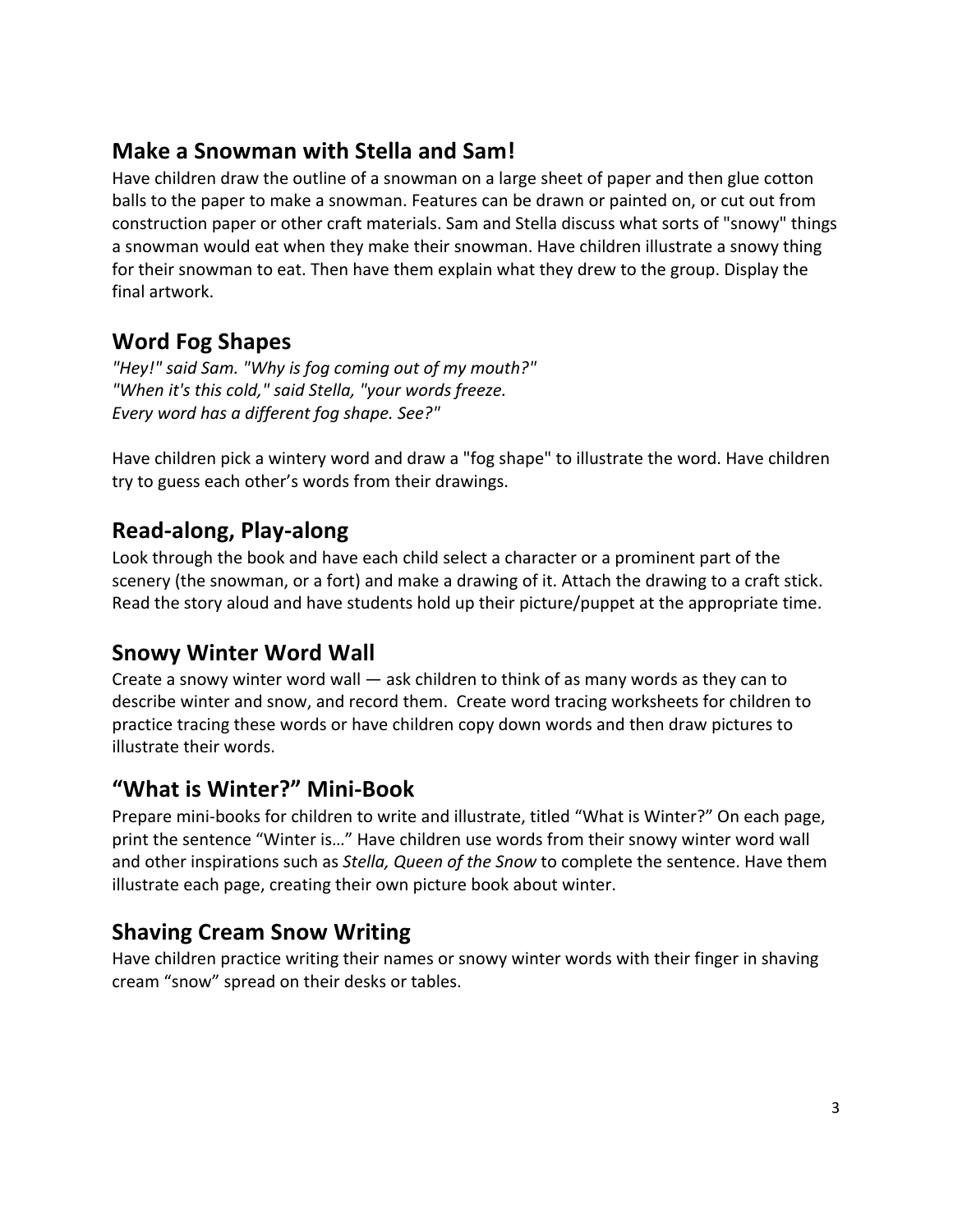# **Snowy Science and Math**

### **Feed the Birds**

Birds are constant background companions to Stella and Sam's adventures in the snow. Help children identify familiar birds by looking at pictures or observing them in nature. Talk about what birds eat, and listen to their songs. Make bird feeders and other treats to feed Stella and Sam's feathery friends.

- Hollow out an orange, tie with string to hang it and fill with seeds.
- Attach a string to a pine cone or bagel, cover in peanut butter, roll in bird seed and hang outside.
- Take old bread slices and cut out shapes with cookie cutters. Let them dry until they are hard enough to spread with peanut butter. Cover with seeds and hang outside.

### **Fact Checking**

Read Sam's questions and Stella's answers and do a group research project to investigate the scientific answers for questions like "Do dogs get cold?" or "Do birds get goosebumps?"

#### **Brrr. . . Reading a Thermometer**

Discuss with children what a thermometer is, what it measures and how to read it. Let them examine one. Experiment with thermometers and cups filled with water at different temperatures to see what each type of water does to the thermometer. Place one outside and have children record the temperature each day. How does today's temperature compare with yesterday's?

### **Make a Snow Gauge**

Take an empty clear plastic soda bottle and cut off the top half. Mark the outside in centimeters or inches with a permanent marker and place it outside where it can collect falling snow. Record the level of snow on the container. Discuss what snow is made of. Have children predict what will happen when the snow melts. Record their answers. Bring the container inside and let the snow melt. Record the level of the water in the container. Are children surprised at the difference?

#### **Instant Snow Science**

Non-Toxic Instant Snow can be purchased at teacher supply stores, arts and crafts stores or online. Have children take a small pinch of the "snow" and place it on a sheet of dark paper for observation — how does it look? How does it feel? Record their answers on a chart. Then, have children measure out a scoop of the powder and the proper amount of water. Before they mix it together, ask them to predict what will happen. Have children mix the powder with water in a cup—within seconds "snow" will begin to overflow the cup. Empty the snow onto a table. Have children look at it and explore it. Discuss what happened and how the snow feels and looks, then record their answers on the chart.

To view a video of instant snow: http://www.youtube.com/watch?v=3X9gEi0LfNc Idea from: http://www.prekinders.com/instant-snow-science/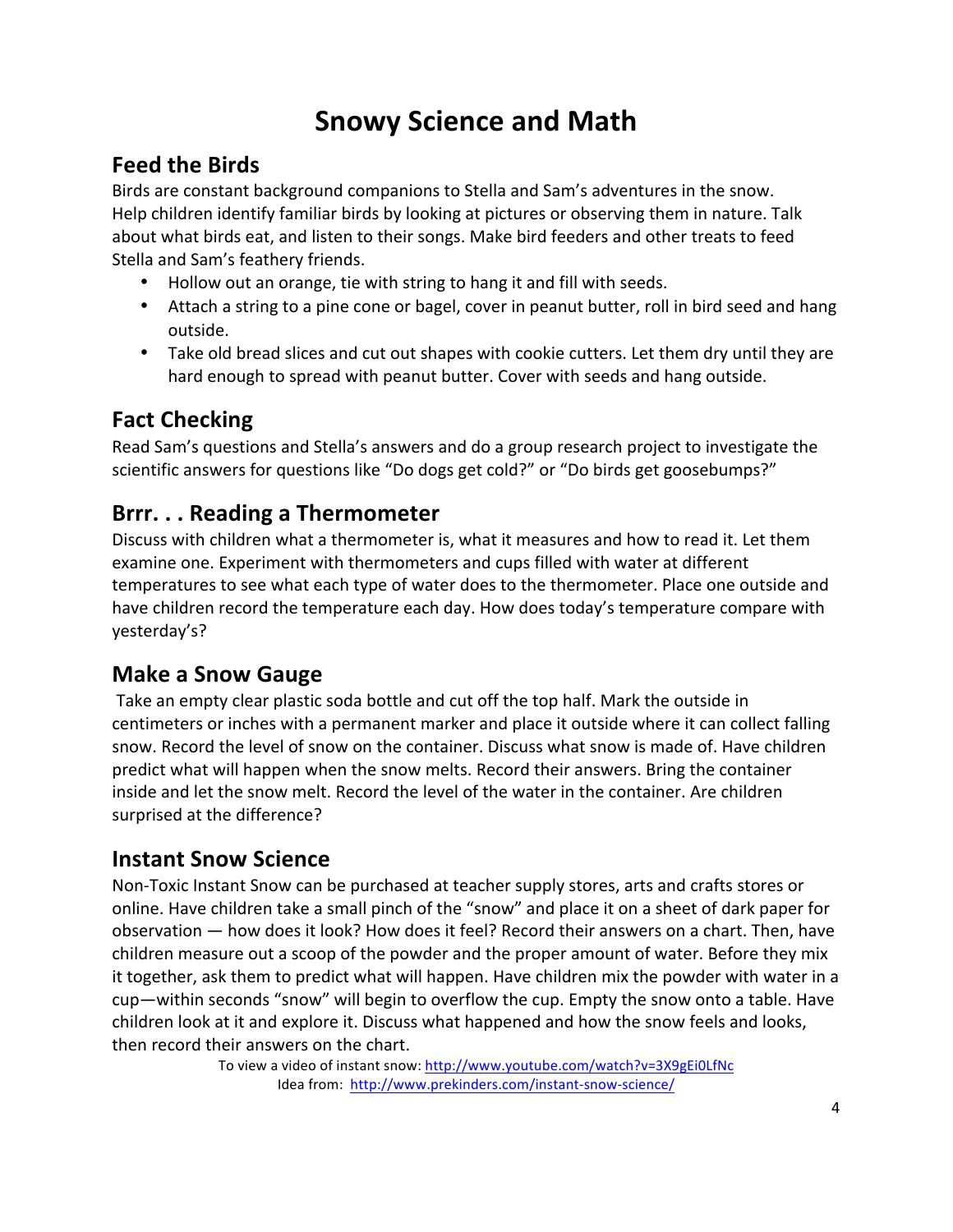#### **Cold Bubble Fun**

When the outdoor temperature drops below 0 °C (32 degrees °F), blow bubbles and watch them freeze on the wand. Before doing this activity ask children to predict what they think will happen to the bubbles. Afterwards, discuss their predictions and how they compared to what actually happened.

### **Winter Sorting Fun**

Cut out winter shapes or pictures (snowmen, snowflakes, mittens, etc.) and give them to children along with a disposable muffin tin. Ask them to sort these winter images into different categories—type of object, color, etc. Can children think of any sorting categories of their own?

#### **Shapes and Snowmen**

Create a construction paper snowman kit to practice familiarity with shapes. Give students three white circles, a black square and a rectangle to make a hat, two long brown rectangles for arms, three yellow diamonds for buttons, two black circles for eyes, five tiny black circles to make a mouth, and one orange triangle for a nose. As children assemble their snowmen, review the different shapes and their characteristics.

#### **Snow Songs and Finger Rhymes**

#### *Snow Happy*

(to the tune of *If You' re Happy and You Know It)* If you're happy that it snowed, clap your hands. If you're happy that it snowed, clap your hands. Oh, it's fluffy, and it's white  $$ such a lovely, snowy sight! If you're happy that it snowed, clap your hands.

#### *Mittens on My Hands*

(to the tune of *Wheels on the Bus*) The mittens on my hands, keep me warm, keep me warm, keep me warm. The mittens on my hands, keep me warm. All winter long! Additional verses:  $-$  The hat on my head.

- $-$  The coat on my body.
- The boots on my feet.

#### *Little Snowman*

I built a little snowman (form outline of snowman). He had a carrot nose (point to nose). Along came a bunny (move two fingers up and down). and what do you suppose? That hungry bunny (rub stomach). looking for his lunch, ate that snowman's nose, (point to nose). nibble, nibble, crunch! (open and close hand).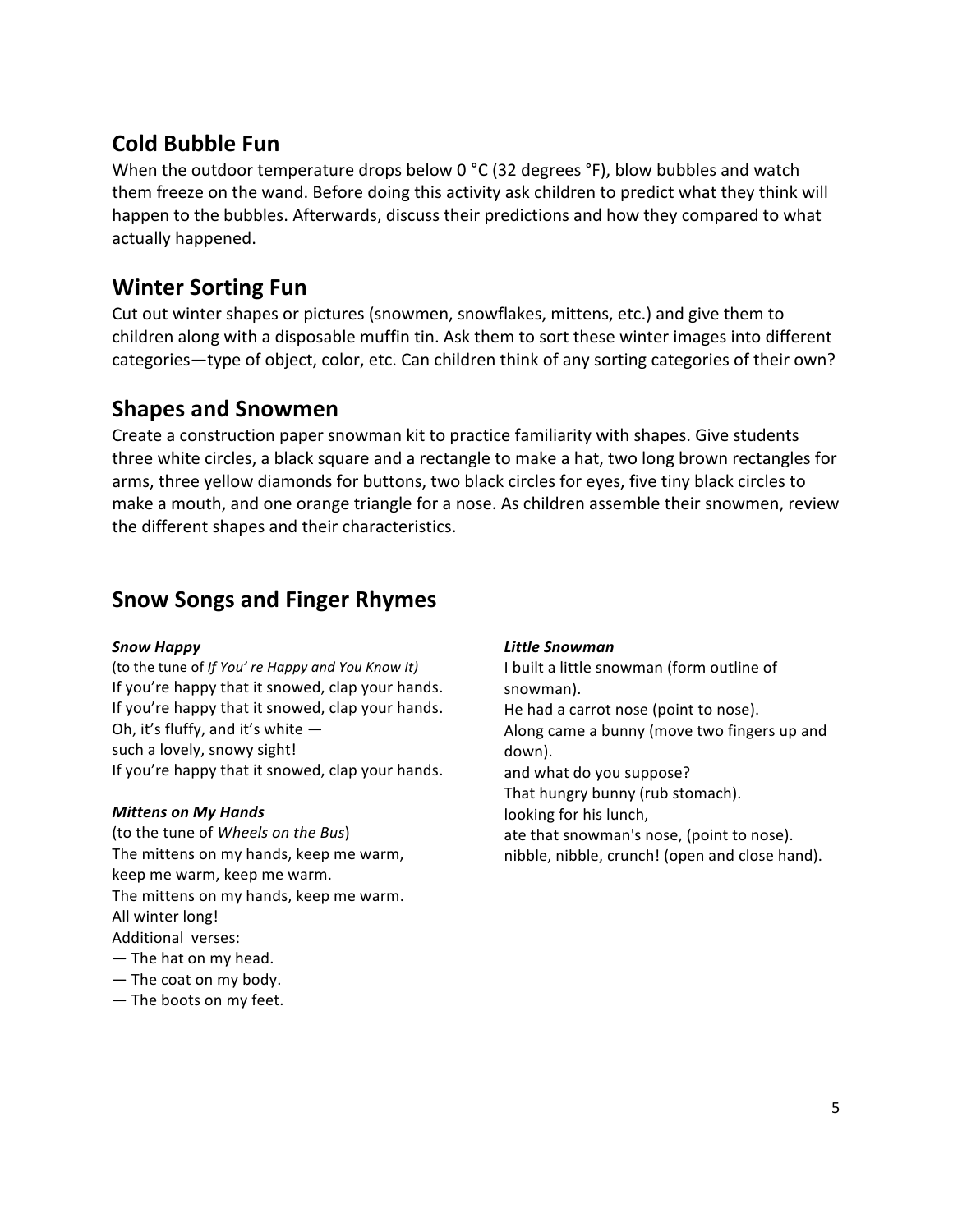#### *Snowy Pokey*

(to the tune of *Hokey Pokey*) You put your right mitten in. You take your right mitten out, You put your right mitten in and you shake it all

about.

You do the snowy pokey and you turn yourself around.

That's what it's all about.

#### *Other verses:*

- You put your left mitten in.
- $-$  You put your scarf in.
- $-$  You put your right boot in.
- $-$  You put your left boot in.
- $-$  You put your hat in.
- $-$  You put your snow self in.

#### *Boots, Jacket, Scarf and Hat*

(to the tune of *Head and Shoulders*) Boots, jacket, scarf and hat, scarf and hat. Boots, jacket, scarf and hat, scarf and hat. In wintertime we dress like that, boots, jacket, scarf and hat, scarf and hat.

# **Snowy Games**

#### **Indoor Ice Skating**

Transform any room into an imaginary frozen pond or skating rink. Give each child two pieces of wax paper to stand on. Discuss that the paper is slippery and will work best if children slide their feet along the ground, keeping them firmly on the paper. Play some appropriate iceskating music and encourage students to glide smoothly as they "skate" around the room. Alternatives to wax paper include paper plates or plastic grocery bags. Depending on the floor in the room you are using, one of these choices might work better than the others.

#### **Winter Clothes**

This game can be fun and make kids laugh while they practice their memory skills. Choose a volunteer to be the "snowman" that the other children will dress. Put scarf, mittens, a hat and other winter accessories on the snowman. Have children close their eyes. Then have another volunteer remove or change one clothing item. Encourage children to have fun and make silly changes, such as putting a hat on the snowman's hand. Have the rest of the group open their eyes and try to figure out what is now different about the way their snowman is dressed.

#### **What Should I Wear?**

Collect dress-up clothes for various weather conditions: mittens, winter hats, snow boots, sunglasses, sun hats, etc. Ask for a volunteer to be "dressed up" as you describe the weather conditions. For example, "I woke up this morning and I looked out the window and it was COLD and SNOWY. What should I wear?" Ask children to call out suggestions and help dress the volunteer in an appropriate outfit. Every now and then throw in an inappropriate item – kids will find this hilarious!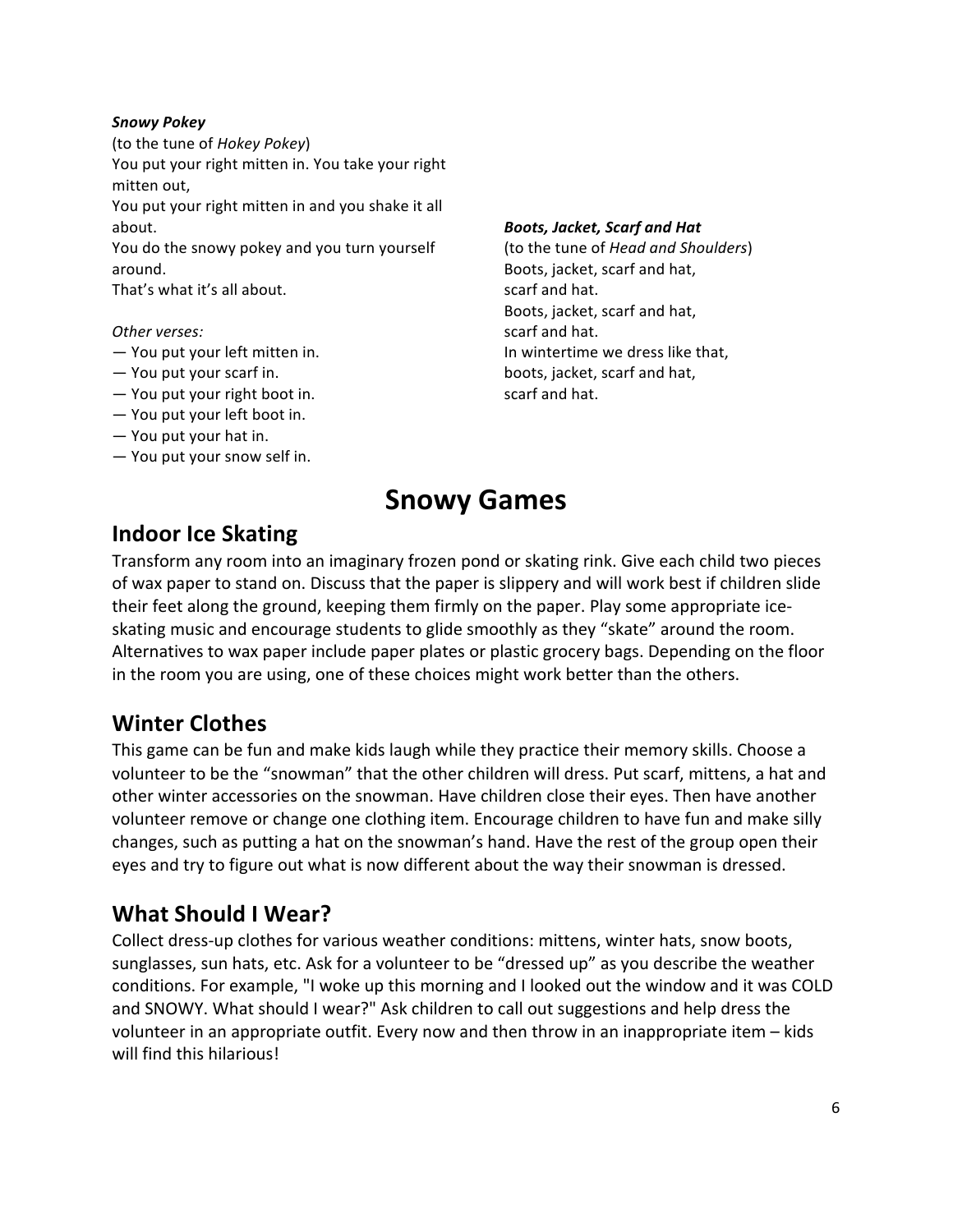### **Snowball Fight!**

Stella and Sam have a snowball fight with their friends. Tell children that sometimes you don't need snow to have a snowball fight. Have children create 200 snowballs using newspaper and masking tape or crumpled-up paper. Start the game by dividing the group into two teams. Explain that this snowball fight is just for fun and they will not be throwing them at each other. Put each team on opposite sides of the room with the pile of snowballs in the middle. Each team throws as many snowballs as they can onto the other team's side. Time the game for one minute. When the minute is up have an adult assist each team in gathering and counting the snowballs on their side. The team with the least snowballs is the winner.

#### **Snowstorm**

Divide children into three groups – Snowballs, Snowflakes and Snow Angels. Tape a labeled paper shape on each child to indicate what group they are part of. Have the children sit in a circle on chairs or carpet squares. Choose one child to be Stella or Sam and have her/him stand in the center of the circle. Remove "Stella's"(or "Sam's") seat from the group so there is one seat less than the number of kids playing the game. Begin by having Stella (or Sam) call out one group name – such as "Snowballs." When a group hears their group name called, the children of that group run to a new chair in the circle, so everyone in that group changes seats. At the same time, Stella (or Sam) tries to get into one of the empty seats. Whoever does not get a seat is the new Stella (or Sam). If Stella (or Sam) calls "snowstorm" instead of a group name, all the players have to find new seats.

#### **Pass the Snowball**

Instead of playing "Hot Potato" play "Pass the Snowball." Have children sit in a circle wearing mittens. Read *Stella, Queen of the Snow* aloud while the children pass a styrofoam "snowball" around the circle. At a random time while reading, stop the story and yell "snowball!" The person holding the "snowball" is out. Continue playing until there is only one player left.